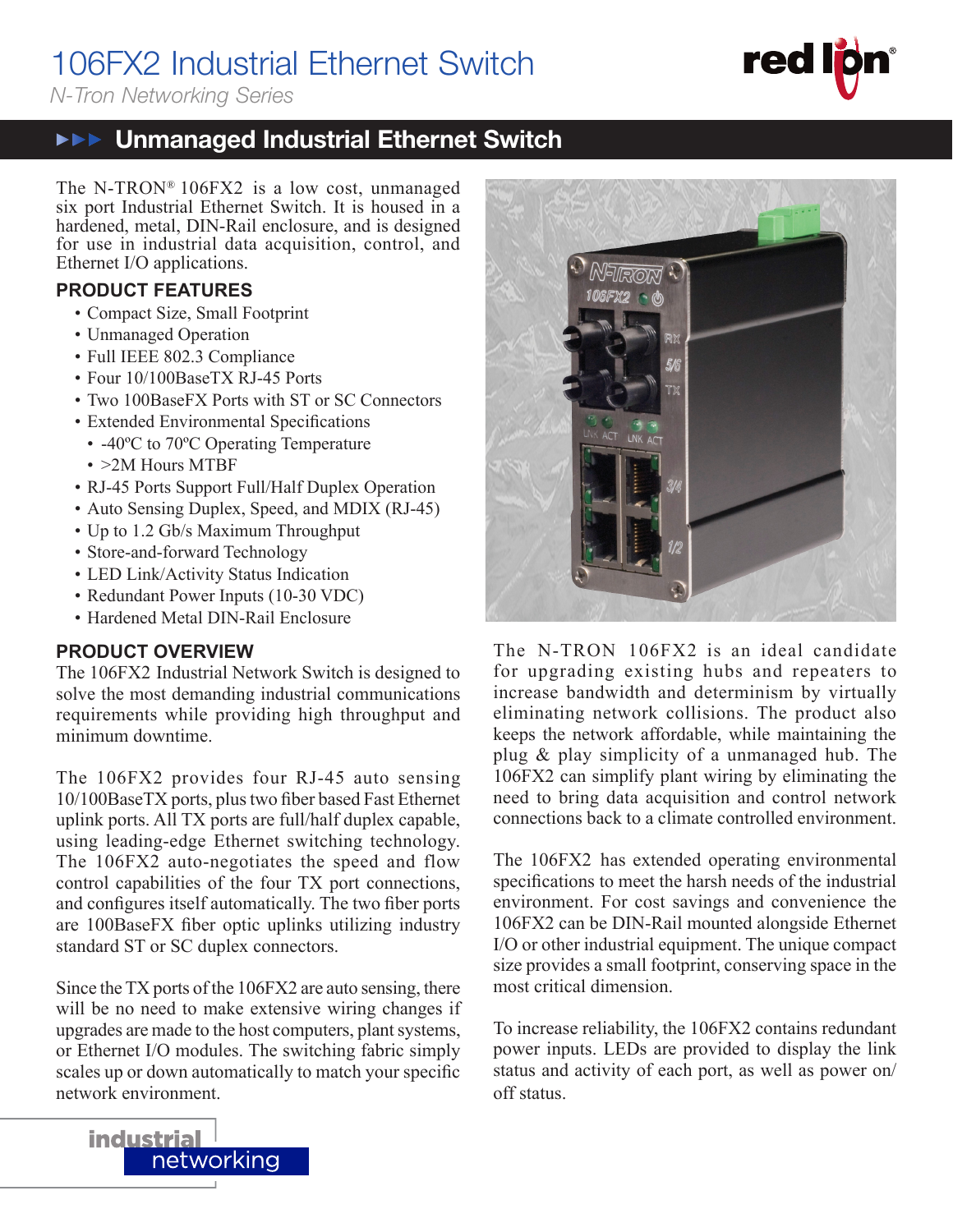## **SPECIFICATIONS**

#### **Case Dimensions**

| Height:   | 3.5"             | $(8.9 \text{ cm})$  |
|-----------|------------------|---------------------|
| Width:    | 1.5"             | $(3.8 \text{ cm})$  |
| Depth:    | 3.6"             | $(9.0 \text{ cm})$  |
| Weight:   | $0.6$ lbs.       | $(0.27 \text{ kg})$ |
| DIN-Rail: | 35 <sub>mm</sub> |                     |
|           |                  |                     |

## **Electrical**

Input Voltage: 10-30 VDC<br>Input Current: 270mA@24V Input Current: BTU/hr: 27@24VDC

7.9Amp/0.7ms@24V

#### **Environmental**

Operating Temperature: Storage Temperature: 40°C to 85°<br>Operating Humidity: 10% to 95% Operating Humidity:

C to 85 $\mathrm{^{\circ}C}$ (Non Condensing)<br>0 to 10,000 ft.

C to  $70^{\circ}$ C

# Operating Altitude: **Network Media**

100BaseTX: >Cat5 Cable 100BaseFX: Singlemode: 7-10/125μm

50-62.5/125μm

>Cat3 Cable

# **Connectors**<br>10/100BaseTX:

10/100BaseTX: Four (1) RJ-45 TX Ports<br>100BaseFX: Che (1) ST or SC Duplex F One (1) ST or SC Duplex Port

## **Recommended Wiring Clearance**

| Front: |     | $(10.16 \text{ cm})$ |
|--------|-----|----------------------|
| Top:   | 4 " | $(2.54 \text{ cm})$  |

## **Fiber Transceiver Characteristics**

| <b>Fiber Length</b>           | $2km*$   | $15km**$ | $40km**$ | $80km**$ |
|-------------------------------|----------|----------|----------|----------|
| <b>TX Power Min</b>           | $-19dBm$ | $-15dBm$ | -5dBm    | -5dBm    |
| <b>RX Sensitivity Max</b>     | $-31dBm$ | $-31dBm$ | $-34dBm$ | $-34dBm$ |
| Wavelength                    | 1310nm   | 1310nm   | 1310nm   | 1550nm   |
| * Multimore Eisen Ontin Onlys |          |          |          |          |

 \* Multimode Fiber Optic Cable \*\* Singlemode Fiber Optic Cable

# **Contact Information Ordering Information**

| 100BaseFX multimode fiber                                               |
|-------------------------------------------------------------------------|
| 100BaseFX singlemode fiber                                              |
| DIN-Rail Power Supply 24V@1.3 Amp                                       |
| Metal Din Rail Option - Tall Enclosures                                 |
| ST for ST style fiber connector, SC for SC style fiber connector        |
| 15 for 15km max. fiber segment length                                   |
| 40 for 40km max. fiber segment length                                   |
| 80 for 80km max. fiber segment length                                   |
| * MDR option must be specified with switch order - not field upgradable |
|                                                                         |

## **BENEFITS**

### **Industrial Network Switch**

- Compact Size, Small Footprint
- Extended Environmental Specifications
- High Reliability/Availability
- Extended Environmental Specifications
- Hardened Metal DIN-Rail Enclosure
- High Performance
- High MTBF >2 Million Hours (measured)

#### **Ease of Use**

- Plug & Play Operation
- Four Auto Sensing 10/100BaseTX RJ-45 Ports
- RJ-45 Ports Auto Sense Duplex, Speed, and Cable Type
- Compact DIN-Rail Package

### **Increased Performance**

- Full Wire Speed Capable
- 100BaseFX Fiber Uplink
- Full Duplex Capable
- Eliminates Network Collisions
- Increases Network Determinism

### **Regulatory Approvals**

FCC Title 47 Part 15 Class A, ICES-003 Class A CE: EN61000-6-2, EN61000-3-2,3; IEC61000-4-2,3,4,5,6,11 EN55011

UL/cUL: Hazardous Locations Class I, Div 2, Groups A, B, C, D or non-Hazardous Locations, ANSI/ISA 12.12.01-2000, T4A DNV Type Approved and ABS for Shipboard Applications

### Designed to comply with:

IEEE 1613 for Electric Utility Substations NEMA TS1/TS2 for Traffic Control Equipment